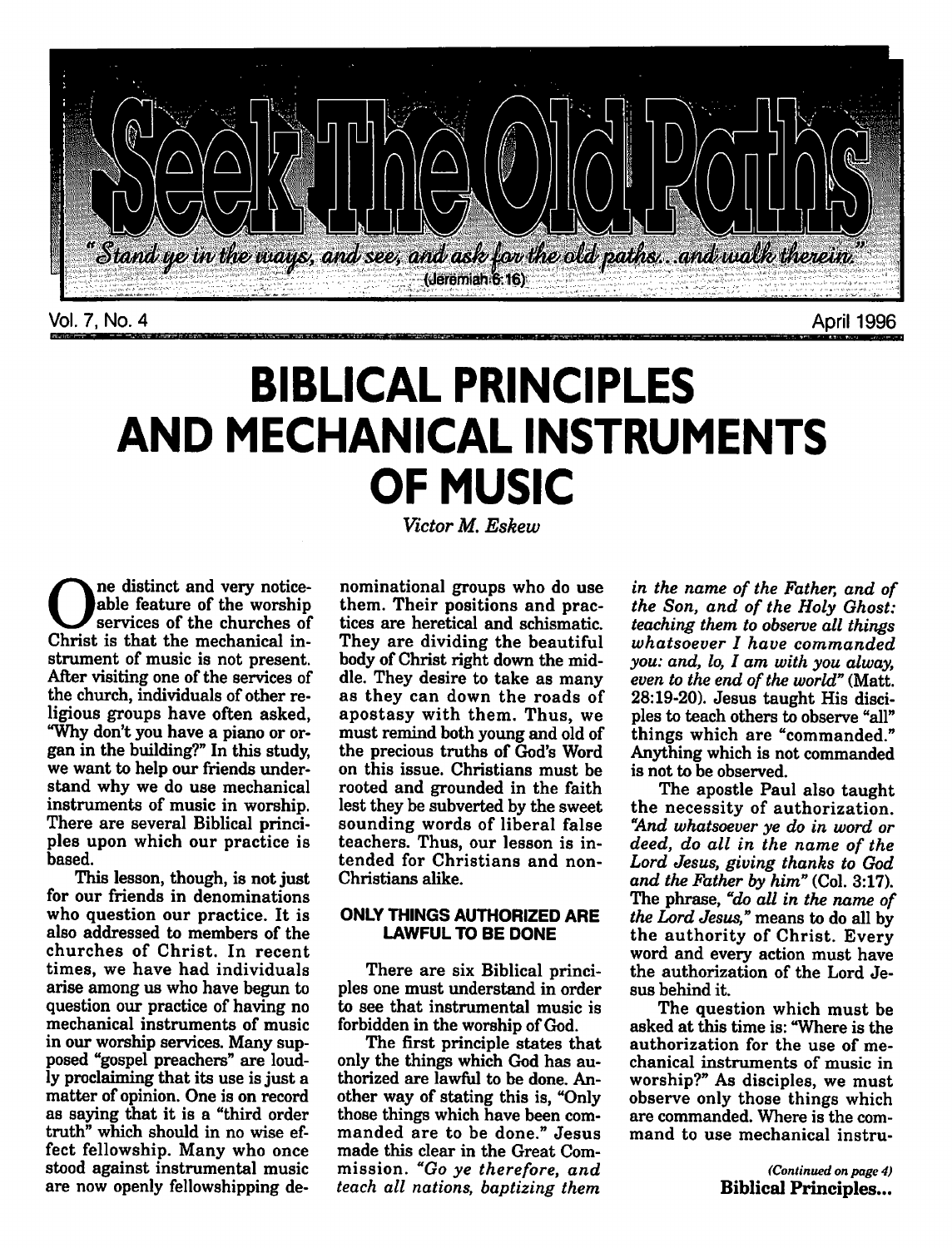

cry has been raised that we must not expect confor **A**mity as one of the conditions of fellowship. The argu ments go something like this (with variations):

- 1) We all have differences.
- 2) We all are sinners, there fore imperfect.
- 3) Because we are imperfect we have no reason to ex pect others to measure up to our standards.
- 4) Therefore, it is unreason able and ungodly to de mand conformity among those whom we fellow ship.

Actually, none of the premises have anything to do with God's teaching concerning fellowship.

Certainly we all have differ ences. We have different opinions about a lot of things. We have different personalities. We have dif ferent social habits, etc. But *in matters of revelation we all had better have the same judgment and be of the same mind.* You see, fellowship with God and with the faithful of God's children depends upon our walking in the light of God's word. John stated in I John 1:7, **"Butif we walk in the light, as he is in the light, we have fellowship one with another, and the blood of Jesus Christ his Son cleanseth us from all sin."** Paul, referring to our judgment on matters of faith declared in I Cor. 1:10, **"Now I be seech you, brethren, by the name of our Lord Jesus Christ, that ye all speak the same thing, and that there be no divisions among you; but that ye be perfectly joined together in the same mind and in the samejudgment."** God's revela

tion will provide the cushion for different personalities, social habits, and opinions. We will have the love to accept one an other in these things, regardless of the vast differences. Think of the *"slave" "master"* relation ship in the first century. The gospel enabled both to worship, work, and live alongside each other in fellowship.

The second statement (We are all sinners) is an irrational statement — a statement for which there is no evidence to support the conclusion. A sinner is one who practices sin, who walks in sin, who lives in sinful practices. A Christian is one who follows Christ. A Christian will sin occasionally but that is differ ent from deliberately practicing sin or living in sinful practices. John declared in I John 1:8, **"If we say that we have no sin, we deceive ourselves, and the truth is not in us."** But John does not end the subject just there. He says in verse 9: **"Ifwe confess our sins, he is faithful and just to forgive us our sins, and to cleanse us from all unrighteousness."** Christians are not recovering sinners. Chris tians are those who have been separated from the wilful prac tices of sin — from living in sin ful practices. That is what the process of justification described by Paul in Romans 6 is all about. Death to sin is a separation from the sinful practices and from the penalty of such. The fact that in addition to forgiveness in that context, a new life is prescribed (vs. 5-8), indicates that the death to sin involves separation from the practices of sin. A sinner practices sinful acts — lives in

sinful acts. A Christian is a fol lower of Christ who, regardless of his past life, now walks in the light of God's word and is cleansed daily by the blood of Je sus.

The third premise (because we all are imperfect we have no right to expect others to live up to our standards) is totally irrele vant to fellowship. Man does not draw the lines of fellowship. Man does not formulate the terms and conditions of fellowship with God and the redeemed of God. God does that in his word. Men who are acceptable to God, are those men who recognize and practice what God reveals. God makes clear that the doctrine of Christ serves as the boundaries of fel lowship (II John 9-11). God em phasizes that fellowship with him and his redeemed can be en joyed only by those who walk in the light of his revelation. To be in fellowship with God is to walk with God. But walking with one necessitates agreement with one. How can man walk with God un til man agrees with God? This is the question God posed long ago, and stated in Amos 3:3: **"Can two walk together, except they be agreed?"**

Since none of their premises are relevant to the biblical mat ter of fellowship, their conclusion is an irrational conclusion un worthy of serious consideration. In fact, the statement itself is an irrational statement. The conclu sion that it is ungodly and unrea sonable to demand conformity among those in fellowship with each other assumes pluralism. Pluralism is the philosophy that ultimate reality has more than one true explanation. In other words, even though we both hold to different, contradictory princi ples, we both are right. This as sumption (some call it philoso phy) demands then, acceptance of all persons in religion because we all are right. If truth has more than one true explanation (i.e., two plus two equals 4, but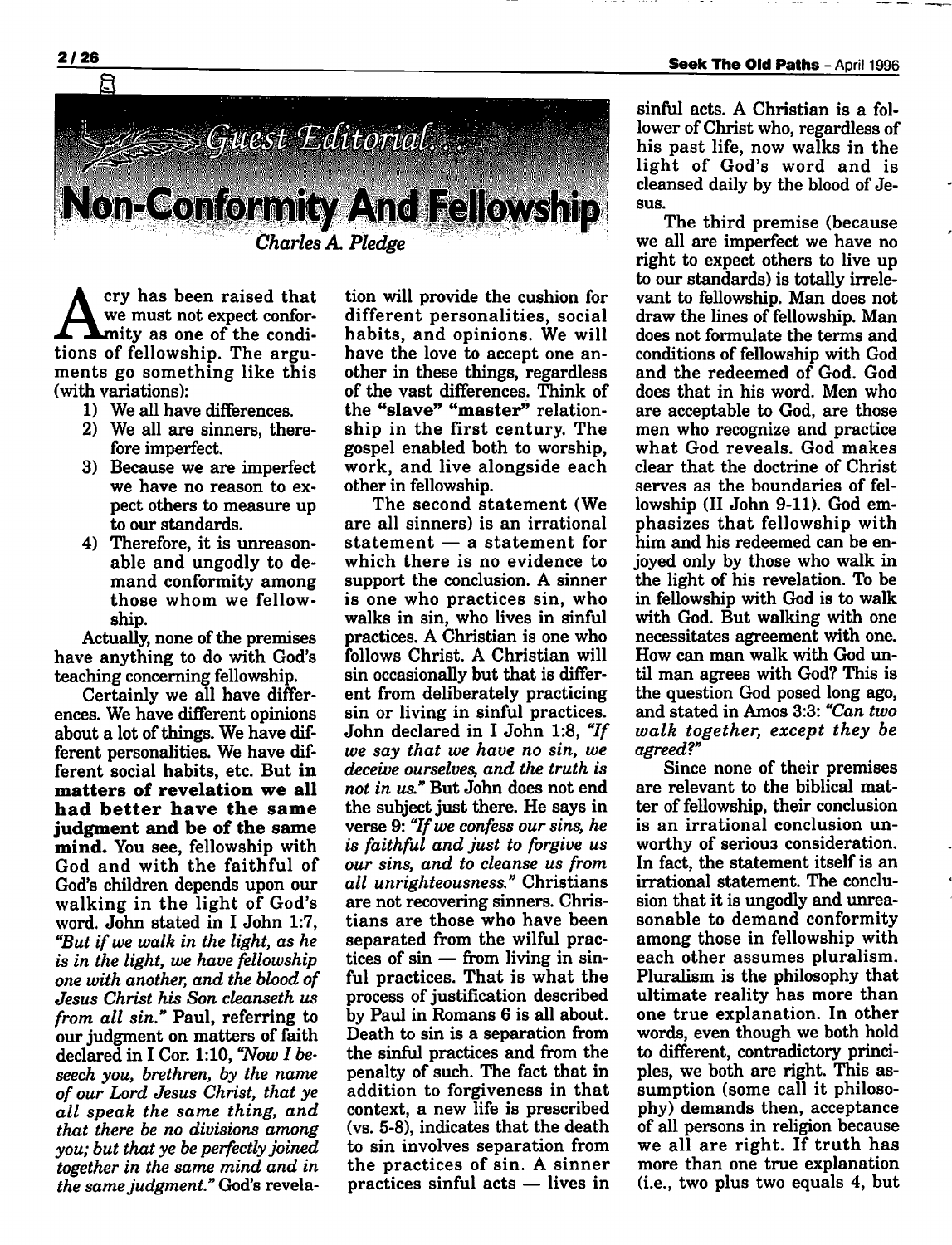two plus two also equals 200, or any figure one wishes to assign it), then no one has the right to tell anyone they are wrong.

This philosophy, even when modified, as it certainly has been done by some among us, de mands that we not make doctrine a matter of fellowship. Why? Be cause of the belief that there are at least two true explanations for every reality, and, therefore, even contradictions stated in opposi tion to each other can each be true at the same time. If this is correct, then there is no false hood; everything becomes true. We just have to work to see the ultimate truth of the matter in order to accept that, we are told.

We are being told that one who is sprinkled is serving God in truth and is accepted with God just as the one who is immersed. The specific acts become irrele vant because all acts are true if the heart is true, so those who have found the "ultimate truth" tell us. In the same way, specific propositions, though contradicto ry to each other, are also true if the heart that accepts them is true. The Neo-Orthodox philoso phy declares that we do not have the very word of God, just the Bible. But when we accept in our heart the Bible as the very word of God, then the Bible becomes the very word of God to us. Now we don't — now we do! So, we all must learn *ultimate truth* in or der to be in fellowship with all others.

Fellowship (the biblical kind prescribed by God and practiced with his approval) is restricted to fellowship between the children of God whom God has not reject ed. If any can prove the bound aries of God-authorized fellow ship extends further than that, then that one proves there are no boundaries on fellowship. If I can, with God's approval, extend fellowship to one whom God re jects, I can, with God's approval extend fellowship to all whom God rejects.

One who refuses to walk in the light (I John 1:7) deliberately practices sin and has no fellow ship with God. (God rejects that one, or refuses to fellowship that one.) For one to extend fellowship to one who does not walk in the light is to deny the validity of the light itself. To extend fellowship to one who denies the necessity of baptism to salvation, is to him self deny the necessity of baptism to salvation. To extend fellowship to one who denies the exclusive nature of the gospel and the church, is to also deny the exclu sive nature of the gospel and the church. In short, we participate in the works and beliefs of the one to whom we extend fellow ship. Fellowship is a participa tion with; the giving of aid, sym pathy, and encouragement.

Those who affirm that we are obligated to extend fellowship to each person God received as a son, regardless of their present doctrine and practice, under mines the validity of the gospel itself which denies such <sup>a</sup> premise. To accept the false premise demands that one look for ways to deny the gospel which denies the false premise. It is be cause of this principle that we now harbor a large number of atheists among us; men who ac cept the premise of *Pluralism* as true and, therefore, must deny as true the specifics of the Bible which condemn as false such an irrational conclusion.

We are commanded in Ephesians 5:11: **"And have no fellow ship with the unfruitful works of darkness, but rather reprove them."** We are commanded in Ro mans 16:17: **"Now I beseech you, brethren, mark them which cause divisions and offences contrary to the doctrine which ye have learned; and avoid them."** We read in II Thess. 3:6: **"Now we command you, brethren, in the name of our Lord Jesus Christ, that ye withdraw yourselves from every brother that walketh disor derly, and not after the tradition**

**which he received of us."** There are other commands, but these il lustrate the necessity of putting to the test that we might discern truth from error; darkness from light; good from evil; righteous ness from wrong. If that be true, and it is, then the pluralistic con cept of everybody is ok as es poused by many among us must be false to the core. Their gospel is another kind of gospel than the gospel of Christ. Their salvation is a humanistic salvation, not the salvation of God. Their doctrine is the doctrine of Satan, not the doctrine of Christ. Let us mark and avoid them; and all those who continue to fellowship and support them.

Non-Conformity in fellowship is irrational, ungodly, and unwor thy of serious consideration. God reveals the specifics of conformi ty, not man. It is God who draws the lines, not man. It is God with whom we all must agree, not man. It is Christ to whom we must conform, not man. It is the gospel that is to guide us, not man. Let no man make spoil of your faith with smooth words, fair and cunning speech, and ma nipulative efforts.

> **7 West Colorado Sheridan, Wy 82801**

# *CONTRIBUTORS*

| Verona Church of Christ\$100   |  |
|--------------------------------|--|
|                                |  |
|                                |  |
|                                |  |
| Roger D. Spoonmore\$5          |  |
|                                |  |
|                                |  |
|                                |  |
|                                |  |
|                                |  |
|                                |  |
|                                |  |
|                                |  |
| Blackman Church of Christ\$100 |  |
|                                |  |
|                                |  |
| Ms Georgia Dashner \$5         |  |
| James P. Cantrell\$10          |  |
|                                |  |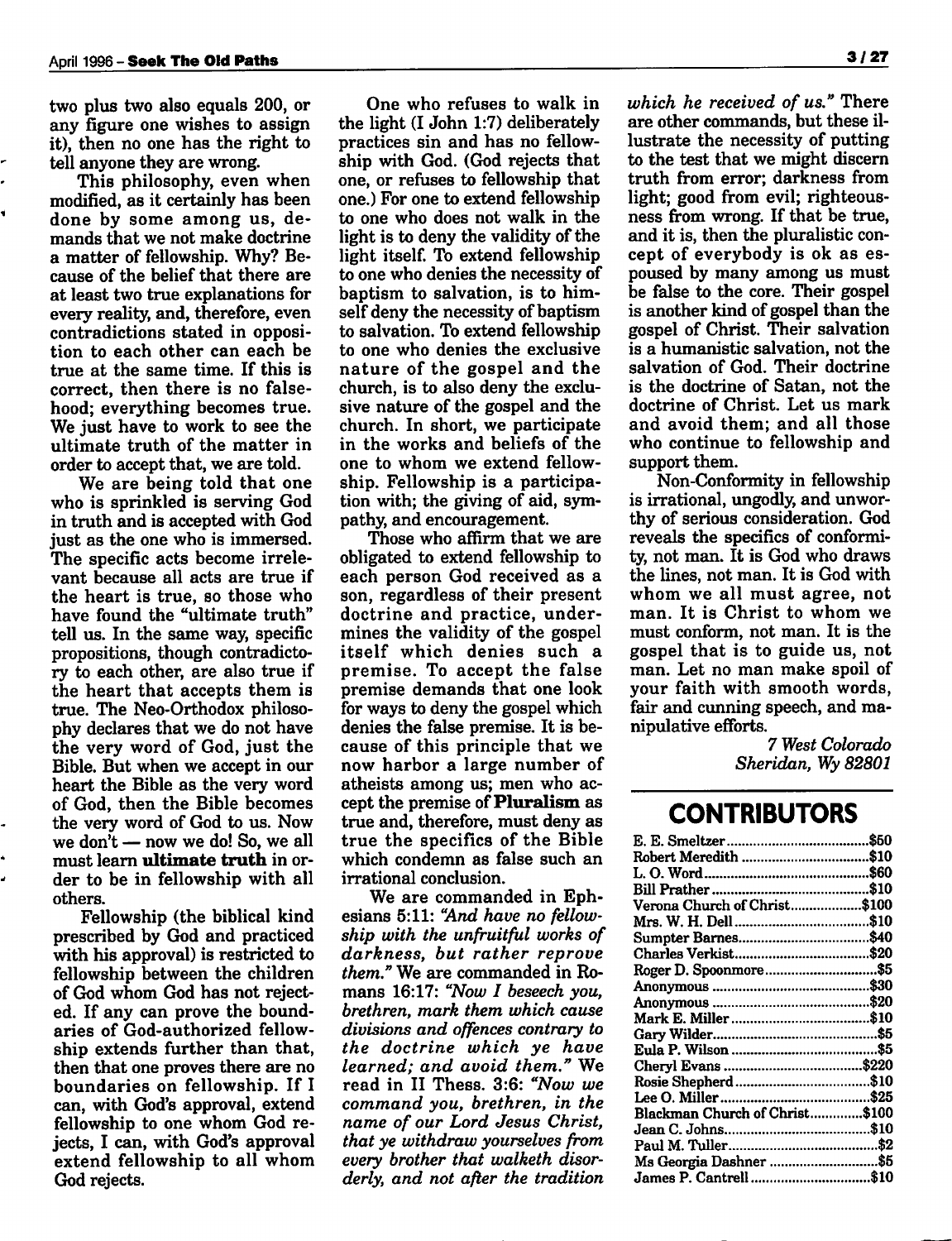*Biblical Principles... (Continued from page 1)*

ments of music in worship of God?

### *THE NEW TESTAMENT IS OUR SOLE AUTHORITY IN RELIGIOUS MATTERS*

At this point, many individuals will point us to the Old Testament, and especially to the Psalms, in answer to our question. This, how ever, leads us to our second Bibli cal principle to be discussed. The principle states that the New Tes tament is our sole authority in re ligious matters today. The Old Tes tament is no longer binding upon mankind.

This lesson was made manifest during the transfiguration of Jesus Christ. As Jesus was transfigured, **"behold, there appeared unto them Moses and Elias talking with him. Then answered Peter, and said unto Jesus, Lord, it is good for us to be here: ifthou wilt, let us make here three tabernacles; one for thee, and one for Moses, and one for Elias. While he yet spake, behold, a bright cloud overshadowed them: and behold a voice out ofthe cloud, which said, This is my beloved Son, in whom I am well pleased; hear ye him. And when the disci ples heard it, they fell on their face, and were sore afraid. And Jesus came and touched them, and said, Arise, and be not afraid. And when they lifted up their eyes, they saw no man, save Jesus only"** (Matt. 17:2-8). The words of Jesus are the words to be heard today. They are our sole authority in religious mat ters. Moses and the prophets are no longer our rule of faith and practice.

Other passages of scripture could also be brought forth on this point. Romans 7:4,6 are two of the most simple verses to understand. **"Wherefore, my brethren, ye also are become dead to the law by the body of Christ, that ye should be married to another, even to him who is raised from the dead, that we should bring forth fruit unto God...But now we are delivered from the law, that being dead** **wherein we were held; that we should** serve in newness of spirit, **and** not in the oldness of the letter." We are dead to the law. The law it self is dead. We are delivered from the law. We are now married to an other, Jesus Christ. One could not have written in more simple terms. One would have to desire to reject truth to misunderstand Paul's words in these verses.

Having now grasped this sec ond principle, another question is in order: "Where is the authority in the New Testament for the use of mechanical instruments of mu sic in worship?" This is the heart of the issue. There is not one pas sage which authorizes its use. Therefore, one cannot use instru mental music in worship and carry out the Lord's instruction to do only what is commanded.

### *THE LAW OF EXCLUSION*

Some might be thinking at this time that nowhere does the New Testament specifically forbid the use of mechanical instruments of music in worship. In other words, there is not one statement in the New Testament which says, "Thou shalt not use mechanical instru ments of music in worship." To this, we agree wholeheartedly. But, let us introduce a third Biblical principle into our discussion. This principle has often been referred to as the "Law of Exclusion." This principle states that whatever is not authorized by God to be done is to be excluded.

Many examples of this princi ple could be set forth from Holy Writ. We will only briefly mention a few to illustrate our point. In Genesis 6:14, God commanded Noah, saying, **"Make thee an ark of gopher wood."** When God specifi cally commanded the use of gopher wood, every other kind of wood was excluded in the building of the ark. If Noah would have used oak, or pine, or cedar, he would have vi olated God's will. God did not specifically forbid these woods, but He did specifically command go pher wood.

Another example of the "law of

exclusion" is found in Leviticus 10:1-2. "And Nadab and Abihu, the **sons ofAaron, took either of them his censor, and put fire therein, and incense thereon, and offered strange fire before the Lord, which he commanded them not. And there went out fire from the Lord, and devoured them, and they died before the Lord."** The fire which Nadab and Abihu offered had not been commanded. From reading the Old Law, the first fire they used was not specifically forbid den. However, when God told them which fire to use, every other fire was excluded.

The Hebrew penman also un derstood the "law of exclusion." In Hebrews 7:14, he wrote: **"For it is evident that our Lord sprang out of Juda; of which tribe Moses spake nothing concerning priesthood."** When one reads the Old Covenant, he finds that not one word is spo ken relative to Judah and priest hood. They are not specifically au thorized to be priests. They are not specifically forbidden from being priests. Moses spake absolutely nothing concerning Judah and priesthood.

Notice now Hebrews 8:4. **"For if he were on earth, he should not be a priest, seeing that there are priests that offer gifts according to the law."** If Moses did not specifi cally forbid those of the tribe of Judah from being priests, how could the Hebrew writer state that Jesus could not be a priest on earth? He knew this because he understood the "law of exclusion." The only tribe which had been authorized to be priests was Levi (Num. 18:1-7). When Levi was selected from among his brethren to fill this po sition, all the other tribes were excluded. Each tribe did not have to be specifically forbidden from be ing priests. The author of Hebrews understood this. Therefore, he plainly pointed out that Jesus, who was of the tribe of Judah, could not be a priest.

The Scriptures do not have to specifically forbid the use of me chanical instruments of music for their use to be forbidden. The New Testament authorizes singing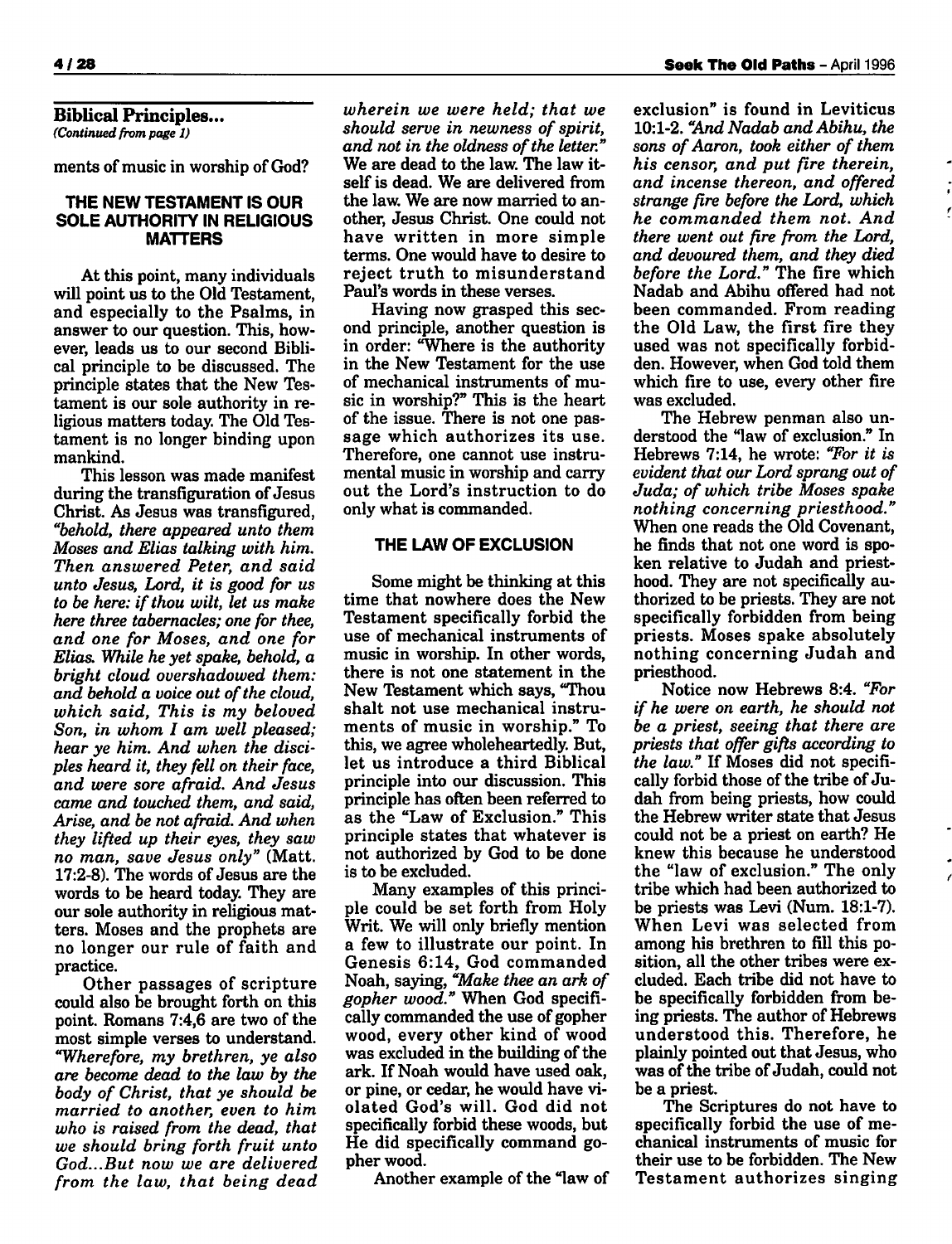(Eph. 5:19; Col. 3:16; I Cor. 14:15). Thus, when God told us specifical ly what to do, everything else was excluded. To bring in mechanical instruments of music is to do something not commanded. They are an addition to God's word.

## *ADDITIONS TO GOD'S WORD*

This thought naturally leads into the fourth Biblical principle of our discussion, additions to God's word. From beginning to end, the Bible condemns anyone who would add to what is written. In Deuteronomy 4:2, a prohibition is found. **"Ye shall not add unto the word which I command you, nei ther shall ye diminish ought from it, that ye may keep the command ments ofthe Lord our God which I command you."** In the middle of Holy Writ another warning is set forth. **"Every word of God is pure: he is a shield unto them that put their trust in him. Add thou not unto his words, lest he reprove thee, and thou be found a liar"** (Prov. 30:5-6). Again, in the closing chap ter of the divine message, God warns about adding to His word. **"For I testify unto every man that heareth the words of the prophesy ofthis book, If any man shall add unto these things, God shall add unto him the plagues that are writ ten in this book"** (Rev. 22:18).

The mechanical instrument of music is an addition to God's word. No where is its use authorized in the New Testament. Those who use mechanical instruments of music are under a curse of God. God does not take tampering with His word lightly.

#### *OBEDIENCE*

The fifth Biblical principle which is involved in our study is obedience. Obedience is defined as "doing what God says to do." This is what God expects out of His creatures. If man obeys God, God has promised great rewards. The obedient truly know God (I John 2:3-5). The obedient have Jesus Christ as their Saviour (Heb. 5:8- 9). The obedient have a place awaiting them in heaven (Matt. 7:21; Rev. 22:14).

The issue of mechanical instruments of music in worship involves obedience. When one obeys God, he does what God says to do. God has said "to sing." The obedient will sing. They will not play an in strument. They will not sing and play. They will not hum. They will not whistle. They will not clap. They will obey God by singing only.

#### *DISOBEDIENCE*

Many individuals, however, will continue to use the instru ment of music. Some who will read this article will attend services this week where the instrument is used. This brings us to our last biblical principle, disobedience. In the eyes of God, it is a heinous crime to stubbornly rebel against His will. In Genesis 4, two men came to worship God. One brought his offering from the flock. The other brought his offering from the fruit of the ground. One offering God accepted. One He refused. Abel had offered his offering by faith which comes from hearing God's word (Heb. 11:4; Rom. 10:17). **"And the Lord had respect unto Abel and his offering"** (Gen. 4:4). Cain disobeyed, **"and to his of fering he had not respect"** (Gen. 4:5). God had set a certain stan dard for worship. Cain did not abide by that standard, and his of fering was unacceptable to God. God will not tolerate disobedience.

These words will cause some individuals to get upset and angry. This is not surprising. Cain also **"was very wroth, and his counte nance fell"** (Gen. 4:5). To these in dividuals, we let the Lord himself respond. **"Why art thou wroth? and why is thou countenance fallen? If thou doest well, shalt thou not be accepted"** (Gen. 4:6-7)?

#### *CONCLUSION*

Six Biblical principles are at the heart of the exclusion of in strumental music from our wor ship services. None of these principles requires one to be extremely well-educated to understand it. This has been the contention of some liberal brethren on this mat

ter. Because something takes some explanation for one to understand it, the issue is to be denounced as some second or third order truth which is of little importance. My friends, there is much which has to be explained in order to be under stood. Just ask the Ethiopian eu nuch (Acts 8:30-31). This by no means indicates that the thing to be understood is not that impor tant. If it is <sup>a</sup> matter of obedience or disobedience to God's standard for worship, it is a "first order truth."

Of all the principles we have discussed, there are only three which have not been grasped in their fullness by the denomina tional world. They have not come to grips with the necessity of au thorization. They have not fully understood the fact that the Law of Moses is no longer a binding covenant. And, they have not fully come to terms with the Law of Exclusion in matters of a religious nature. With regard to this third principle, the denominations do understand it in some ways. They admit that had Noah built the ark out of anything but gopher wood the ark would have sunk. They re alize that Jesus could not be <sup>a</sup> priest on earth because only the Levites were authorized to fill that position. Yet, they are unable for some reason to make the applica tion of the principle to the use of instrumental music in worship. God said sing, that excluded every thing else. The Hebrew penman would have put it in these words, "If Jesus were on earth, he would not use instrumental music, seeing that God commanded us to sing."

We encourage everyone who reads this article to study these principles more. Do as the noble Bereans did. **"Search the scriptures daily whether these things are so"** (Acts 17:11). If they are, we plead with you to practice them. If they are not revealed in the truth, please inform us of wherein we have erred. We desire to lead no one astray.

> **400 Cherry Rd. Paragould, AR 72450**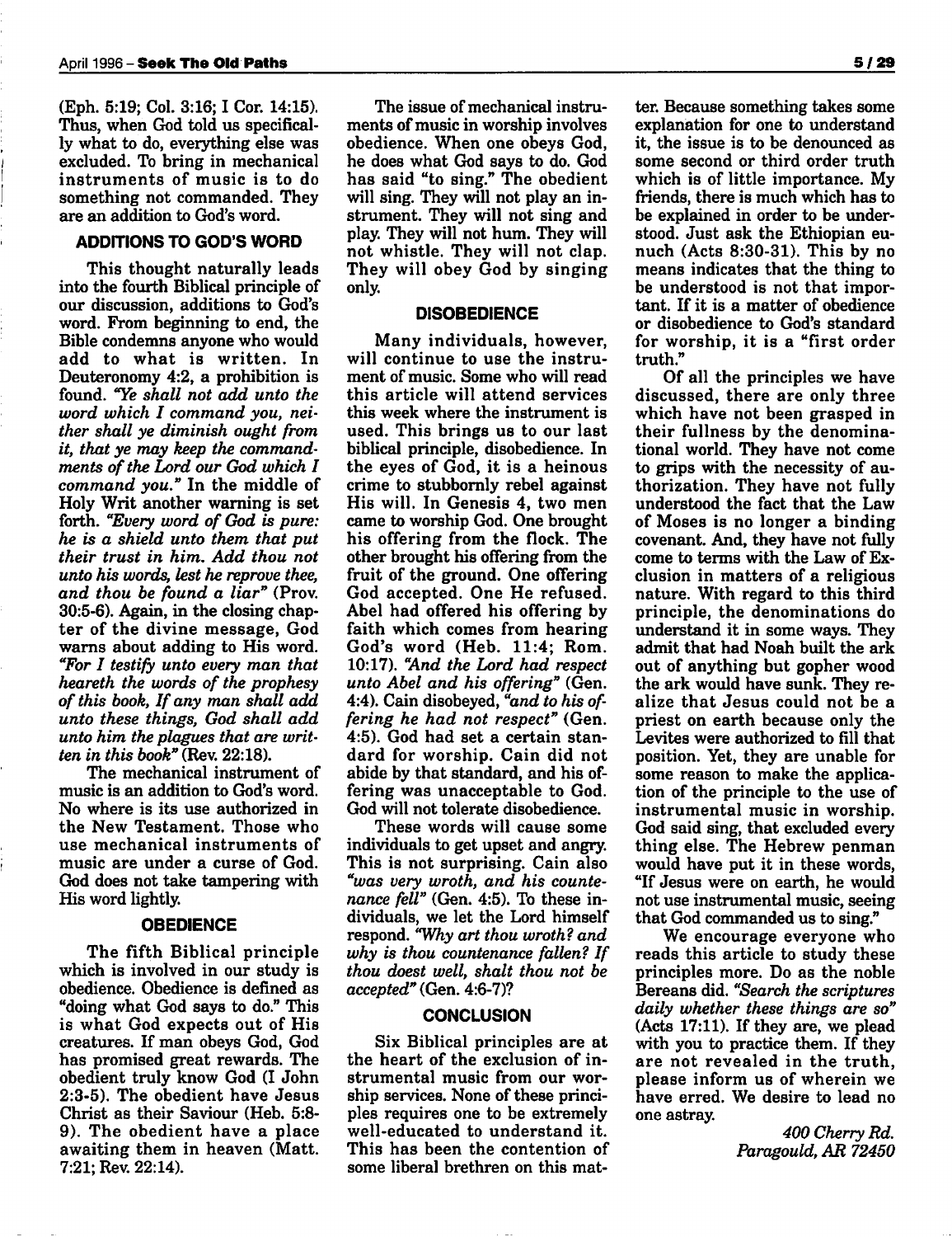# *Is The Church Better OffWithout Elders?*

e often hear the comment "The church is better off without elders." This may be true of some local congregations that don't have qualified elders. But it is a false statement if you are referring to the Lord's church. Paul saw the need to have elders and left Titus in Crete to ordain elders in every city and set in order the things that were want ing. Some today get in a hurry to ap point elders and fail to appoint quali fied men to serve. Many accept the office out a necessity and not because they desire the office — **"Ifa man de sire the office of a bishop, he desireth a good work"** (1 Tim 3:1). Many are appointed failing to meet one or more of the qualifications. We see some serving that never give any thought to the example they set. When the hot weather arrives, they strip off in scanty clothes just like the world and never give the Lord's church a thought. We see men serving that have more than one living wife. What does this give to the world as an example? No wonder so many of our young people wonder what exam ple they should accept. Why would a man desire the office of elder if he is going to continue to be an influence for the devil and refuse to repent? No wonder it is so hard to get sinners to repent. This is the reason some of our weak brethren say the church is better off without elders. The un qualified elders are bringing shame upon themselves and the congregation where they serve. They must re pent or the congregation where they serve should withdraw from each one ofthem.

Since we learn from Timothy that things are not in order until bishops are appointed (Titus 1:5), we should have elders serving that will see that all things are in order. There are many elders I have met that are doing such a good work. They are men that love one another — **"With all lowliness and meekness, with longsuffering, forbearing one another in LOVE"** (Eph 4:2). Elders should love God — **"And we have known and believed the love that God hath to us. God is Love: and he that dwelleth in love dwelleth in God, and God in** **Earl Case**

**him"** (1 John 4:16). They love the church the way Christ does — **"Hus bands, loveyour wives, even as Christ also loved the church, and gave him** self for it" (Eph. 5:25). These are elders that will guard the flock (Acts 20:28).

Elders must be assured the truth will be taught by sound preachers and teachers. The elders at East Corinth have been criticized for send ing questionnaires to preachers that are coming into our midst to preach. We do this because we love the church and obey the command not to have fellowship with false teachers (2 John 9-11).

We must continue to spread the Gospel throughout the world. God has blessed us with many tools to spread the word. We are overseeing brother Charles Pledge in preaching and teaching in the Rocky Mountain Region (in seven states). This work is moving ahead with TV, Radio, corre spondence work, and the Rocky Mountain school of Biblical Studies. More sound brethren have joined the work and congregations are being strengthened. When brother Pledge first went to the area the church was very weak and many in the area were determined to turn the Lord's church into a denomination. If things don't change in the so-called Bible belt, we will have to devote more time to restoring the church in the tri-state area and Corinth, MS. We are continually faced with false teaching and teachers.

Good modes of communication are other tools to work with at East Corinth. Tools such as Radio and TV, the publications of *Seek The Old Paths* and Light For Living, assist ing students in training to preach, preaching in foreign countries, gospel meetings for dealing with first princi ples and the Seek The Old Paths Lectureship for edification of all that will hear are great works. If we fail, it won't be because the Lord failed to bless us, but it will be because we fail to keep his commands. The church at East Corinth is united in a great cause, the cause of Christ.

Elders are not bosses but over seers and examples to the flock. We must lead the flock in the right direc tion. When elders fail to lead in the right direction we will lose our re ward — **"Look to yourselves, that we lose not those things which we have wrought but that we receive a full re ward"** (2 John 8). We must continue to mark all that are out of step with the truth (2 Thess. 3:6,7,14). We must obey the charge to stop the mouths of false teachers (Titus 1:11). This cannot be done by giving them audience (2 John 9,10,11). Some of the false teachers cry this violates the autonomy of each congregation of the Lord's church. If it does, then Paul taught error in Titus 1:11 and John was wrong in teaching us not to fellowship them (2 John 9,10,11).

There are elders that are afraid to make a decision because they are afraid they will offend the devil. Please, please, elders stand up for the truth and earnestly contend for the faith (Jude 3). If you have a preacher that will not stand with you and repent of every false way, then withdraw from him (Rom. 16:17). You will not only save yourself but many others that may be saved by your decision. We are not preaching and teaching to be approved of men but we must please God.

Very little is heard from elders today. Do you wonder why? Could it be they are cowards? Could it be they do not know enough scripture to con vince the gainsayer (Titus 1:9)? Could it be they are ashamed of the Gospel of Christ (Rom. 1:16)? Could it be they don't know the duties and responsibilities of elders (Acts 20:28)? Could it be they are afraid of Diotrephes and won't face him with the truth (3 John 9)?

Speak up in defense of the Gospel and contend for the orderly manner the Lord expects the church to be overseen. It is truly a blessing to meet and know elders that are serving the Lord in such a truthful and qualified way.

**Elder, East Corinth Church ofChrist**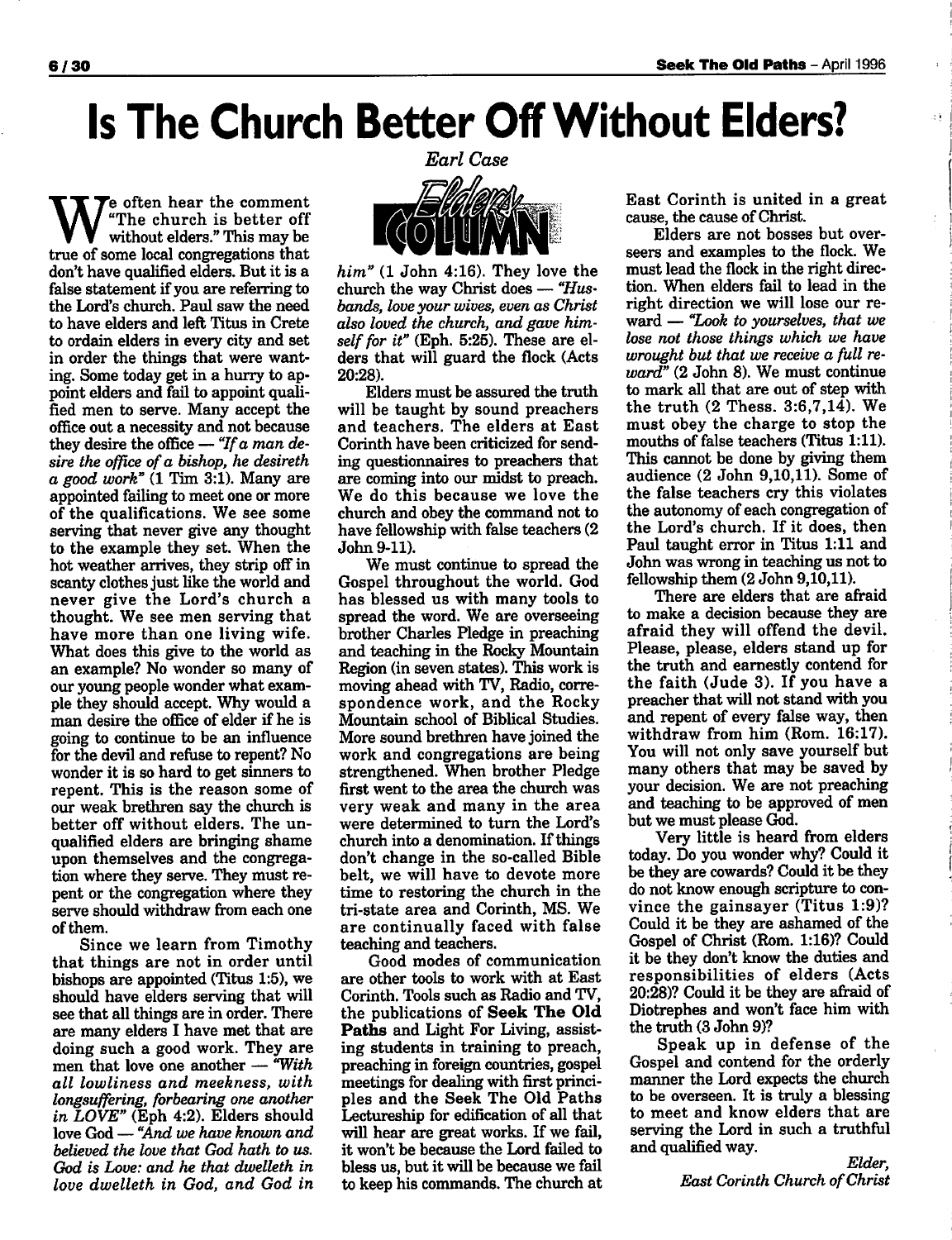# **11th Annual SEEK THE OLD PATHS Lectureship**

**July 28-Aug. 1,1996 (Always the 4th Sunday in July)**

**Theme:**

*The Seven Churched ofAdia —Revelationchapters 2* **e3***3*

## *SUNDAY, JULY 28*

| 9:45  | The Historical Background                                                          |
|-------|------------------------------------------------------------------------------------|
|       | of the Seven Churches Windell Fikes                                                |
| 10:35 | Where Satan's Seat is -                                                            |
|       | Descriptions of Satan (2:9,13; 3:9)  Jim Blankenship                               |
| 7:00  | I have Not Found Thy Works Perfect                                                 |
|       |                                                                                    |
| 8:00  | Before God (3:2) Garland Robinson<br>The Church Today Is Seen In The               |
|       |                                                                                    |
|       | MONDAY, JULY 29                                                                    |
| 9:00  | He That Hath Ears To Hear, Let Him Hear                                            |
|       |                                                                                    |
| 10:00 | (2:7,11,17,29; 3:6,13,22) Nat Evans<br>The Doctrine of Balaam (2:14) Wayne Smith   |
| 11:00 | HeWho Walketh in the Midst of the                                                  |
|       | Seven Golden Candlesticks (2:1)Ken Burleson                                        |
| 1:30  | Them Which are EvilThou Hast                                                       |
|       |                                                                                    |
| 2:30  | Tried Them (2:2)Ronnie Whittemore<br>I Know Thy Works — Jesus Knows                |
|       |                                                                                    |
| 3:30  | (2:2,9,13,19; 3:1,8,15) Wayne Cox<br>That Woman Jezebel And Her Influence          |
|       |                                                                                    |
| 7:00  | Fear None of those Things Thou                                                     |
|       | Shalt Suffer (2:10)Gilbert Gough                                                   |
| 8:00  | When Jesus says "Thou Art" (2:5,9;                                                 |
|       |                                                                                    |
|       | <b>TUESDAY, JULY 30</b>                                                            |
| 9:00  | The Spirit Sayeth: Inspiration                                                     |
|       | The Spirit Sayeth: Inspiration<br>(2:7,11,17,29; 3:6,13,22) <i>Richard Carlson</i> |
| 10:00 | To Be Like God We Must Love & Hate                                                 |
|       |                                                                                    |
| 11:00 |                                                                                    |
| 1:30  | I Will Fight Against Them With The                                                 |
|       | Sword of My Mouth (2:16) Terry Joe Kee                                             |
| 2:30  | <b>Strengthen The Things Which</b>                                                 |
|       |                                                                                    |
| 3:30  | As Many As I Love I Rebuke                                                         |
|       |                                                                                    |

| 7:00               | Thou Hast Left Thy First Love (2:4)  Eddy Craft                                            |  |
|--------------------|--------------------------------------------------------------------------------------------|--|
| 8:00               | Remember From Where Thou                                                                   |  |
|                    | Art Fallen (2:5; 3:3) Wayne Coats                                                          |  |
|                    |                                                                                            |  |
|                    | <b>WEDNESDAY, JULY 31</b>                                                                  |  |
| 9:00               | Thou Hast A Name that Thou Livest                                                          |  |
|                    |                                                                                            |  |
| 10:00              | I Have Set Before Thee<br>т паve Set Berute Thee<br>An Open Door (3:8) <i>.Dean Fugett</i> |  |
|                    |                                                                                            |  |
| 11:00              | I Will Give Unto Everyone Of You                                                           |  |
|                    | According To Your Works (2:23) David Morton                                                |  |
| 1:30               | Repent or Else (2:5,16) Terry Cole                                                         |  |
| 2:30               | Difficult Expressions: The Angel of the Church                                             |  |
|                    | (2:1,8,12,18; 3:1,7,14), Tribulation 10 Days                                               |  |
|                    | (2:10), Deeds & Doctrine of the Nicolaitanes                                               |  |
|                    | (2:6,15), Come Quickly (2:5,16; 3:11),                                                     |  |
|                    | New Name (2:7; 3:12), Great Tribulation                                                    |  |
|                    | Richard Guill<br>$(2:22)$                                                                  |  |
| 3:30               | Thou Shalt Not Know What Hour                                                              |  |
|                    | I Will Come Upon Thee (3:3) Phil Jenkins                                                   |  |
| 7:00               | I Counsel Thee (3:18) (When Jesus<br>Counsels We Better Listen) Sidney White               |  |
|                    |                                                                                            |  |
| 8:00               | I Stand At The Door & Knock (3:20)Charles Blair                                            |  |
| THURSDAY, AUGUST 1 |                                                                                            |  |
| 9:00               |                                                                                            |  |
| 10:00              | Thou Hast Kept The Word Of My                                                              |  |
|                    |                                                                                            |  |
| 11:00              | Thou Art Lukewarm (3:16)O. B. Porterfield                                                  |  |
| 1:30               | Be Zealous Therefore (3:19)Calvin Pugh                                                     |  |
| 2:30               | The Hour of Temptation (3:10)David Lemmons                                                 |  |
| 3:30               | A FewWhich Have Not Defiled                                                                |  |
|                    | Their Garments (3:4) Daniel Wolfram                                                        |  |
| 7:00               | Faithful Unto Death - Hold Fast                                                            |  |
|                    |                                                                                            |  |
| 8:00               | He That Overcometh - Rewards of the Righteous                                              |  |
|                    | (2:7,11,17,26; 3:5,12,21) Charles Leonard                                                  |  |

#### *Lectureship Speakers:*

**Windell Fikes,JimBlankenship, Garland Robinson, Ed Casteel, Nat Evans, Wayne Smith, KenBurleson, RonnieWhittemore,** Wayne Cox, Alan Adams, Gilbert Gough, James Boyd, Richard Carlson, Virgil Hale, Wayne Coats, Terry Joe Kee, Jerry Joseph, **ToneySmith, EddyCraft, Jimmy Bates, Dean Fugett, DavidMorton, Terry Cole, Richard Guill, PhilJenkins, Sidney White, CharlesBlair, EverettSpencer, Don Tate, O. B. Porterfield, Calvin Pugh, DavidLemmons, Daniel Wolfram, Charles Leonard**

> *East Corinth Church of Christ, 1801 Cruise St., Corinth, MS 38834,* (601) 286-2040 (voice &fax) or 286-6575, Email: jorobin@edubbs.tsei.k12.ms.us

Local motels: Tell them you are with East Corinth Church of Christ *EXECUTIVE INN—Ph.* **(800) 354-3932, diningroom, \$29 single, \$34 double** *COMFORTINN—Ph.* **(800) 228-5150, no diningroom, \$38 single, \$44 double (senior citizens discount 10%)**